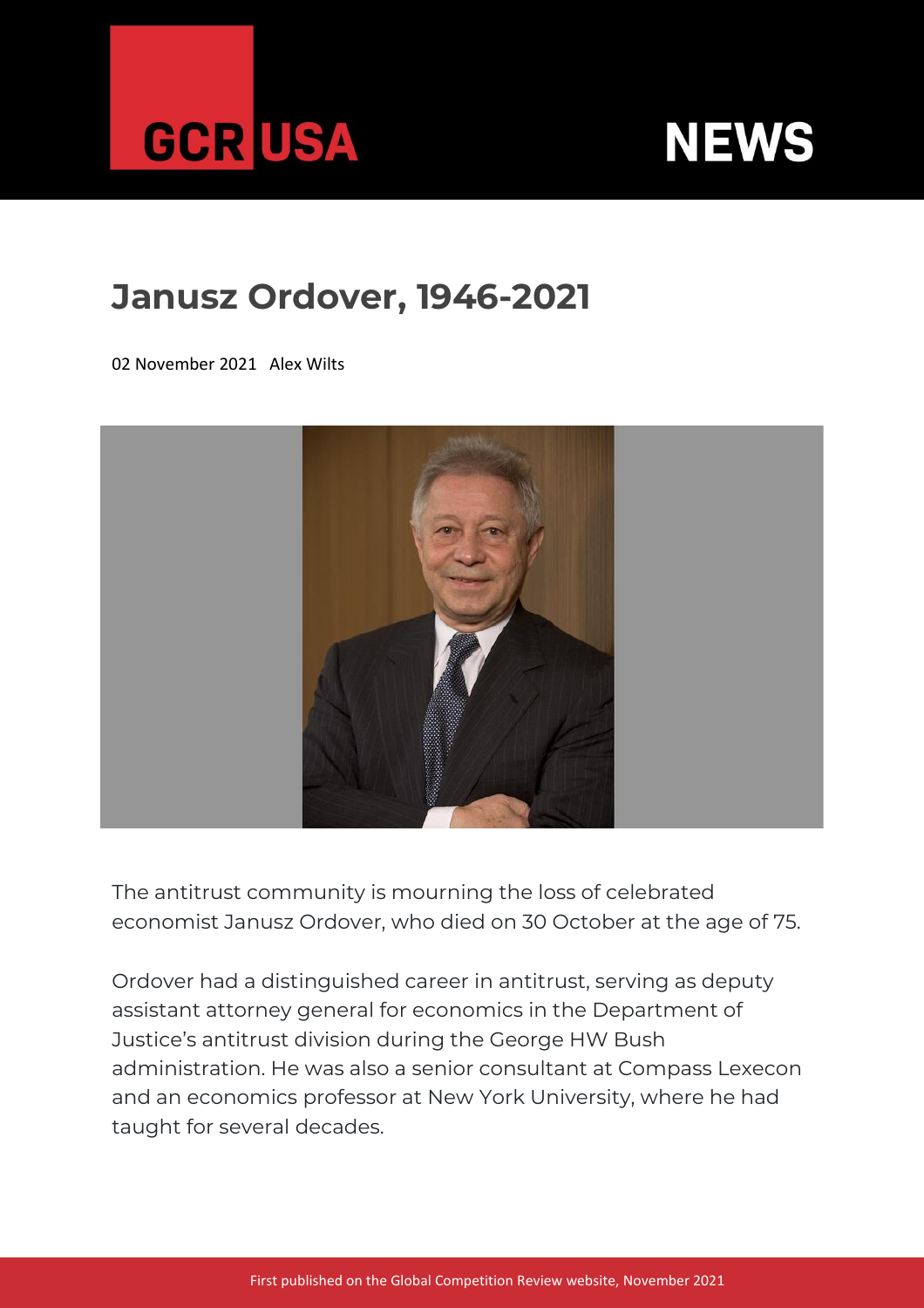



Born in Poland, Ordover received a degree from Warsaw University's department of political economy in 1966. After a year at McGill University in Montreal, Canada, Ordover came to the US in 1968 and received his PhD in economics from Columbia University in New York in 1973. He then began teaching at NYU.

In addition to his time at the DOJ, Ordover over the years advised the World Bank, the Organization for Economic Co-operation and Development, and the Inter-American Bank for Development on issues related to privatisation, regulation and competition policy.

Economists and lawyers who worked with Ordover described him as a brilliant thinker who helped transform competition policy. But they were also quick to discuss his kindness, wit and sense of humour.

"Janusz was a towering figure in antitrust and a delightful colleague," said Compass Lexecon senior consultant Richard Gilbert. "For all of us who knew Janusz, we will also remember him for his charming and unpretentious personality."

Jon Orszag, senior managing director at Compass Lexecon, said Ordover pushed the boundaries of economic thought with a level of wit and charm that few could match.

"His articles on vertical integration, predation, access to bottleneck facilities, and the nexus of competition policy and IP rights made significant contributions to our understanding of those issues," Orszag said, describing Ordover as "the dearest of friends and mentors".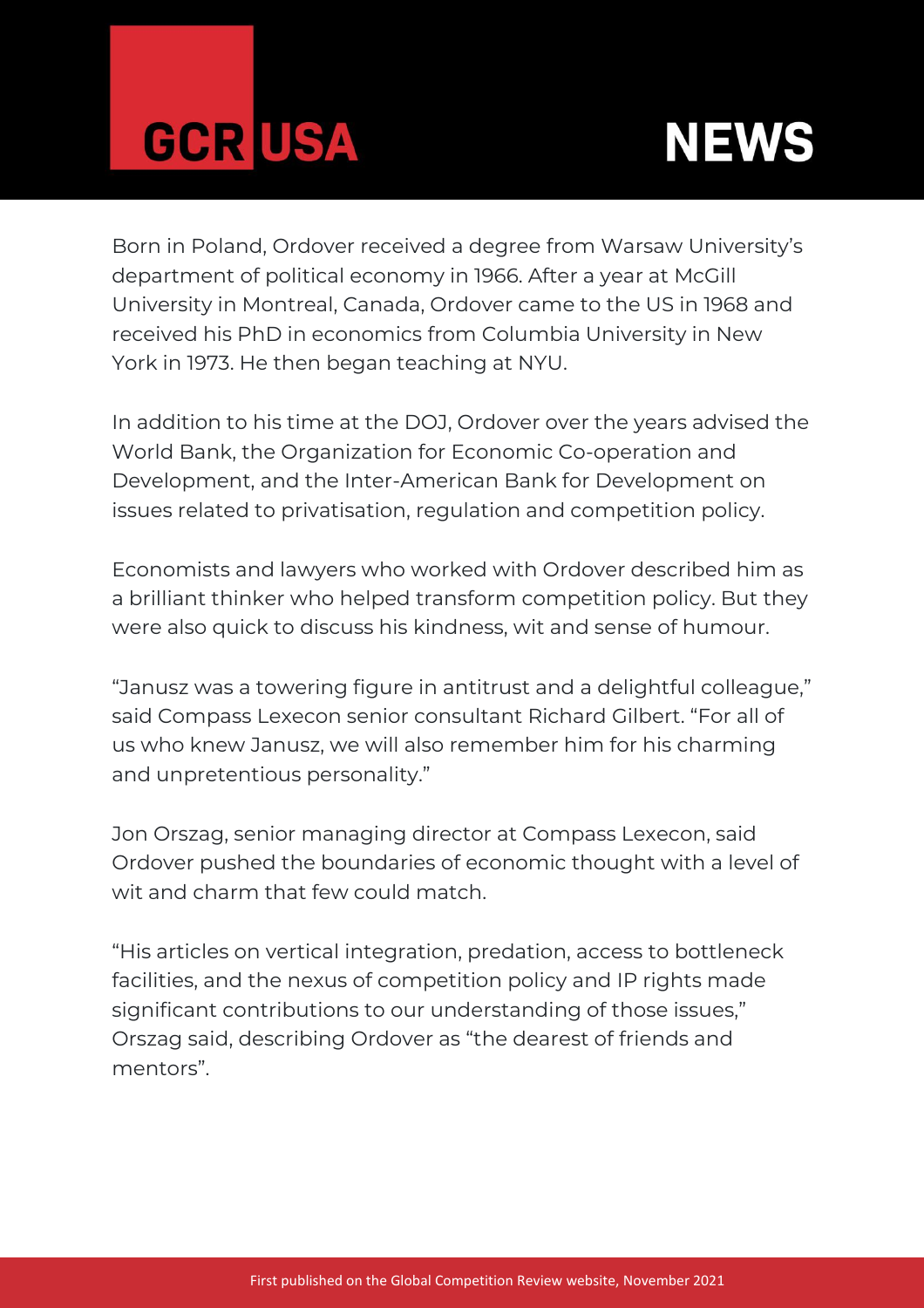



"No words can describe how important he has been to my life and career," Orszag said. "Janusz was the sweetest of humans with the kindest of hearts."

While at the Antitrust Division from 1991 to 1992, Ordover was a member of the White House de-regulation task force, while also guiding economic analyses for antitrust cases and acting as a liaison between the DOJ and various regulatory agencies.

He also helped draft the 1992 Horizontal Merger Guidelines for the DOJ and Federal Trade Commission – which economist and Compass Lexecon senior consultant Daniel Rubinfeld called a "significant moment in antitrust enforcement".

Ordover and economist Robert Willig "really took the lead on the economic side" for the 1992 guidelines, said Rubinfeld, who was also part of the NYU faculty with Ordover for the past 20 years.

The 1992 **[guidelines](https://www.justice.gov/archives/atr/1992-merger-guidelines)** were the first to use the phrase "unilateral effects", stating that these were possible when a significant share of sales in the market is "accounted for by consumers who regard the products of the merging firms as their first and second choices." In 2003, Ordover helped found the economic consultancy Competition Policy Associates, which was called Compass. His consultancy later combined with Lexecon when it was acquired by the latter's owner FTI Consulting in 2006.

Dennis Carlton, a senior managing director of Compass Lexecon, said he probably met Ordover more than 40 years ago when they were both young academics attending the same conferences.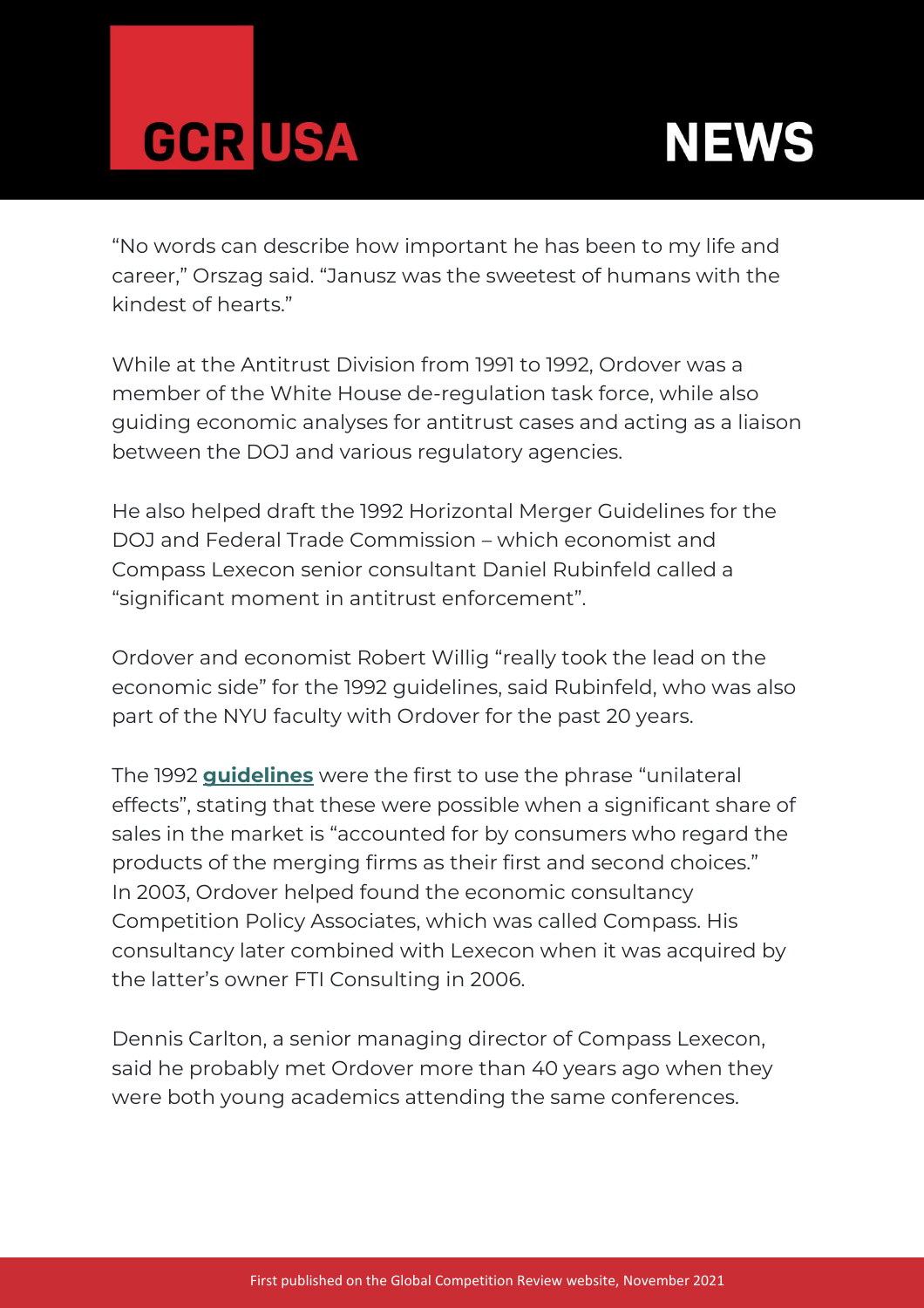



"I was delighted when Lexecon and Compass joined forces so that we could be in the same economic consulting firm together," Carlton said. "Janusz was welcoming to everyone and always had a funny story. He loved a good meal, but what I loved when I ate with him was his conversation and being in the presence of someone who instantly generated friendliness."

Latham & Watkins partner Daniel Wall said Ordover "was one of a kind, combining a powerful intellect with a self-effacing and impish charm that endeared him to everyone".

"His tangible contributions to the development of antitrust economics, in particular the 1992 Horizontal Merger Guidelines, changed the way we look at so much," Wall said. "But Janusz will be remembered and missed for the man himself. He brought the light into every room he entered."

Wall recently worked with Ordover on a case brought by travel agents seeking to unwind the **[merger](https://globalcompetitionreview.com/usaa-gets-green-light)** between AMR Corporation and US Airways Group, which ultimately formed American Airlines Group. Latham & Watkins represented American Airlines and had retained Compass Lexecon to provide economic consulting. Following a trial in March 2019 – in which Ordover testified as an economic expert – the US Bankruptcy Court for the Southern District of New York **[found](https://files.lbr.cloud/public/2021-01/Carolyn-Fjord-AMR-Corporation%20.pdf?ghk_b_Hi3ZN0w6ryN5f8SPT_8lStvfVh=)** that the travel agents had failed to carry "their ultimate burden to show that the effect of the merger has been to substantially lessen competition".

Michael Katz, a senior consultant with Compass Lexecon, said even Ordover's expert reports "showed a level of humility not often seen in such documents".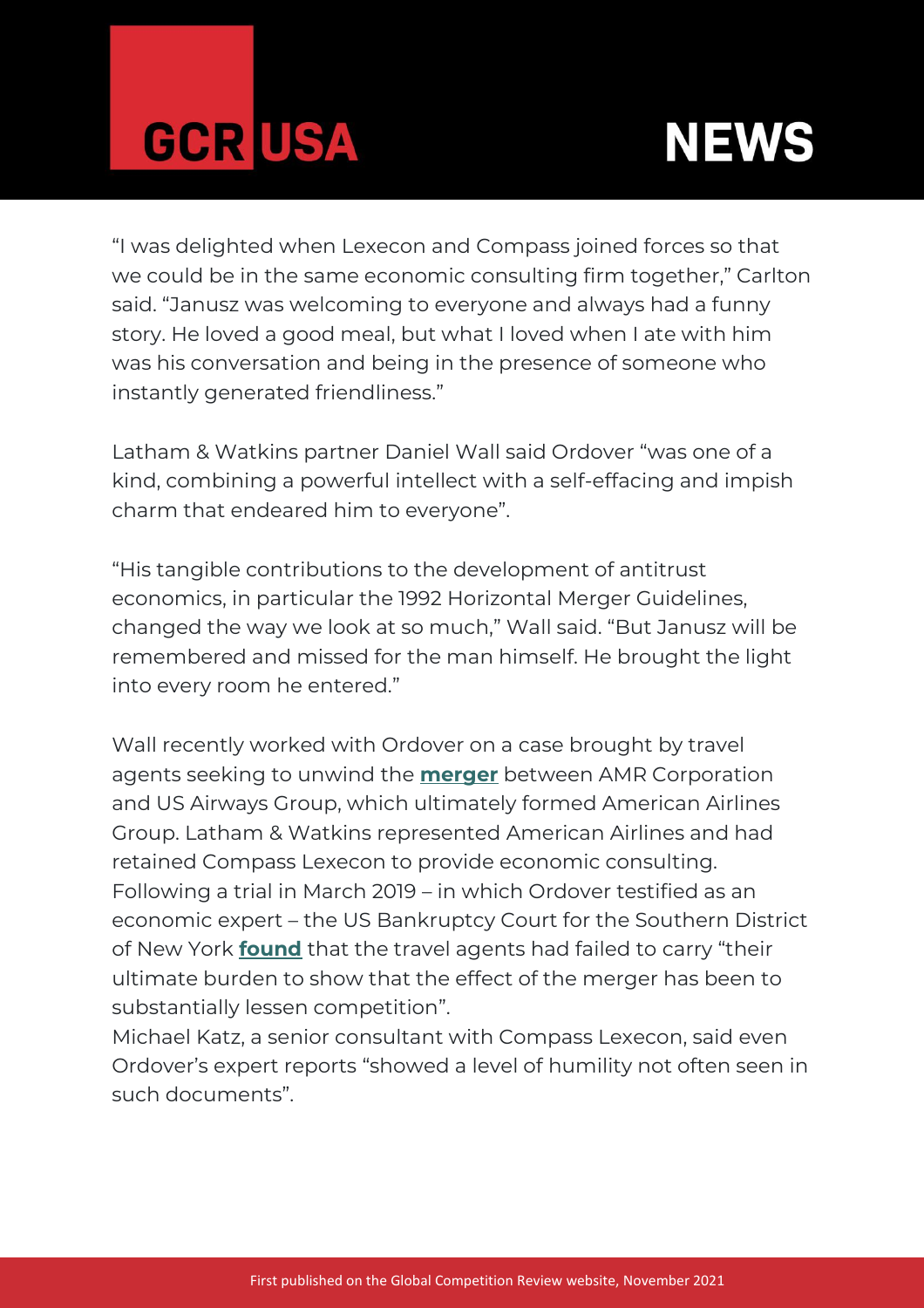



During his career, Ordover advised the governments of Poland, Czech Republic, Russia, Hungary, Argentina and others on regulation and competition matters, as well as on privatisation strategies.

He also assisted Sony and BMG on the merger of their music divisions; advised Coca-Cola in connection with the European Commission's investigation into its distribution practices; and helped MGM Mirage and Mandalay Resort Group in connection with their merger.

More recently, Ordover worked on Bayer's \$66 billion **[acquisition](https://globalcompetitionreview.com/us-doj-specifies-vertical-remedy-bayermonsanto)** of Monsanto, for which he led the Compass Lexecon team providing economic advice and analysis on the deal in 2018. The transaction at the time involved the largest-ever merger divestiture negotiated by the US antitrust agencies

Daniel Swanson, a partner at Gibson Dunn & Crutcher, said he was "deeply fortunate" to have seen Ordover "in action in many antitrust matters of great moment and to have had the honour of putting him on the stand as an expert witness many times".

"Courts and juries responded well to him – they believed him not just because he was brilliant, though he was, but also because he was a genuinely kind, sincere person who believed in what he was saying," Swanson said.

Jan McDavid, senior counsel at Hogan Lovells, said Ordover was "indispensable" to many of the matters they handled together on behalf of clients, including for Carnival in its acquisition of P&O Princess Cruises in 2003, which at the time formed the world's largest cruise operator.